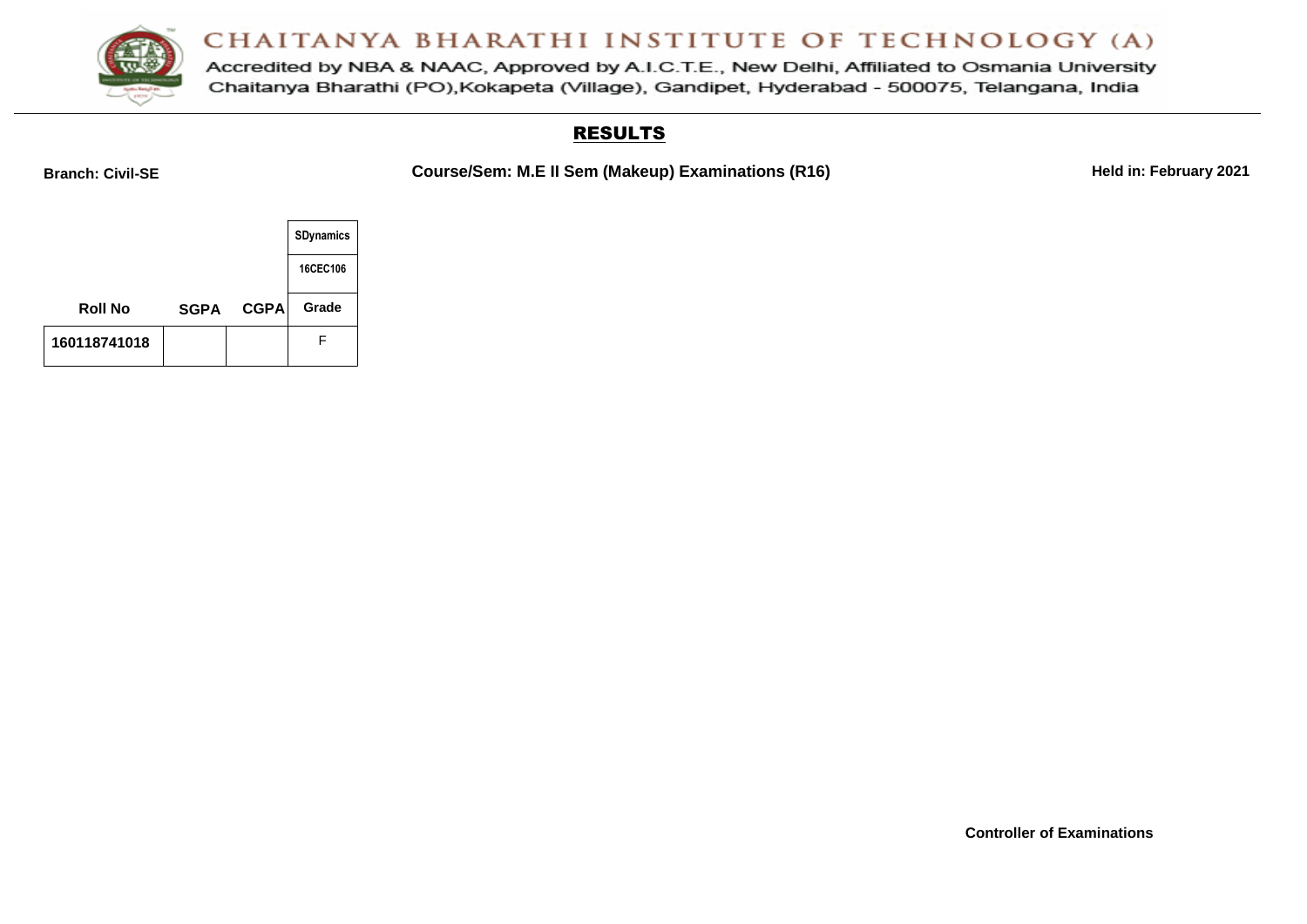

Accredited by NBA & NAAC, Approved by A.I.C.T.E., New Delhi, Affiliated to Osmania University Chaitanya Bharathi (PO), Kokapeta (Village), Gandipet, Hyderabad - 500075, Telangana, India

#### RESULTS

Branch: MECH- CAD/CAM **Course/Sem: M.E II Sem (Makeup) Examinations (R19) Held in: February 2021** 

|                |             |             | FET      | <b>MCM</b>      |
|----------------|-------------|-------------|----------|-----------------|
|                |             |             | 19MEC106 | <b>19MEE107</b> |
| <b>Roll No</b> | <b>SGPA</b> | <b>CGPA</b> | Grade    | Grade           |
| 160119765005   |             |             | F        | Ab              |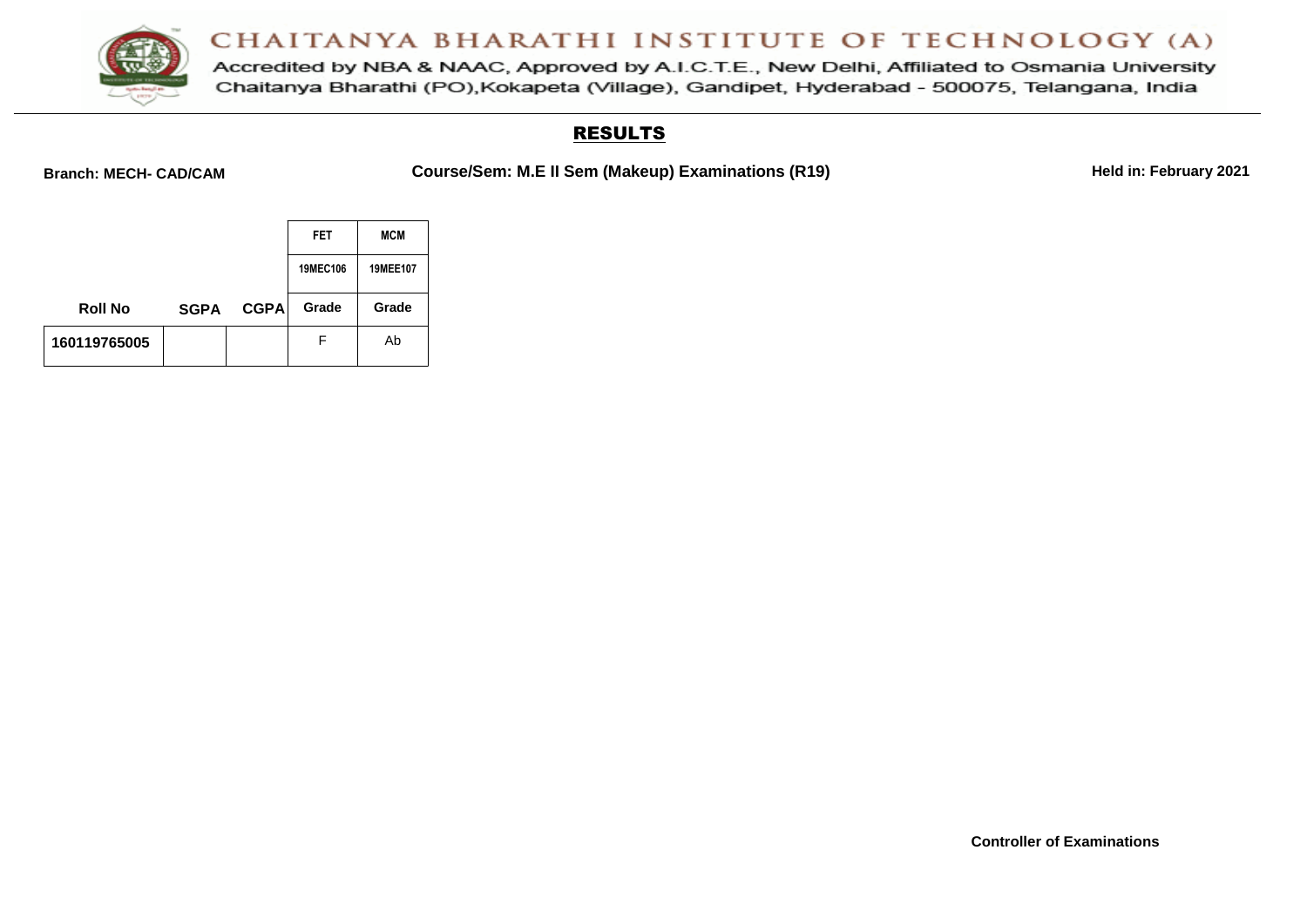

Accredited by NBA & NAAC, Approved by A.I.C.T.E., New Delhi, Affiliated to Osmania University Chaitanya Bharathi (PO), Kokapeta (Village), Gandipet, Hyderabad - 500075, Telangana, India

### RESULTS

Branch: ECE-ES&VLSID **Course/Sem: M.E II Sem (Makeup) Examinations (R19) Held in: February 2021** 

|                |             |             | <b>ESDUR</b> | <b>LPVD</b> | <b>SD</b> |
|----------------|-------------|-------------|--------------|-------------|-----------|
|                |             |             | 19ECC202     | 19ECE205    | 19ECE210  |
| <b>Roll No</b> | <b>SGPA</b> | <b>CGPA</b> | Grade        | Grade       | Grade     |
| 160119744406   | 6.11        | 6.50        |              | D           |           |
| 160119744408   |             |             |              |             | F         |
| 160119744409   |             |             | F            |             | F         |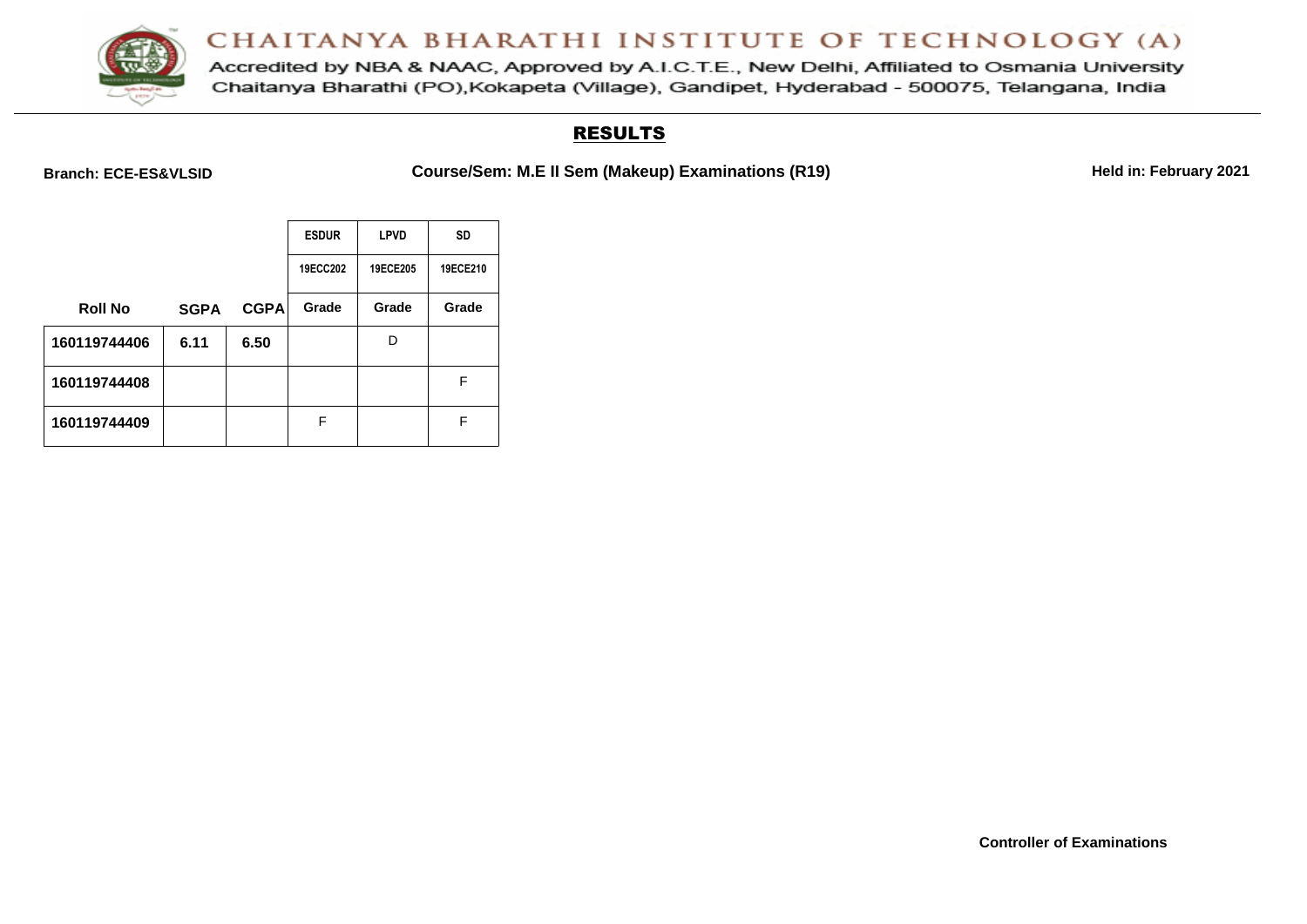

Accredited by NBA & NAAC, Approved by A.I.C.T.E., New Delhi, Affiliated to Osmania University Chaitanya Bharathi (PO), Kokapeta (Village), Gandipet, Hyderabad - 500075, Telangana, India

#### RESULTS

Branch: EEE-PS&PE **Course/Sem: M.E II Sem (Makeup) Examinations (R19) Held in: February 2021** 

|                |             |             | <b>PSD</b> |
|----------------|-------------|-------------|------------|
|                |             |             | 19EEC105   |
| <b>Roll No</b> | <b>SGPA</b> | <b>CGPA</b> | Grade      |
| 160119766002   | 7.46        | 7.20        | D          |
| 160119766007   |             |             | F          |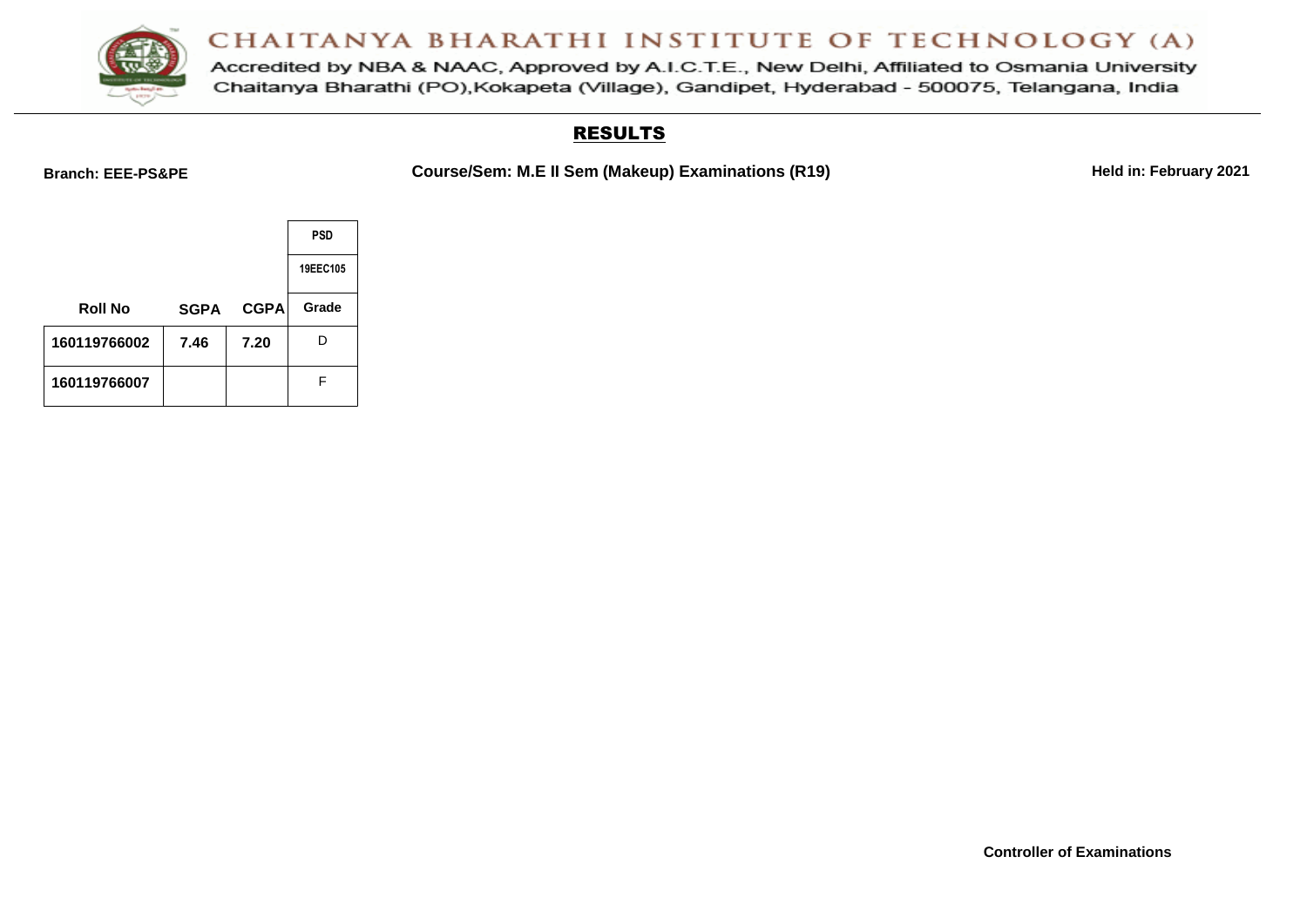

Accredited by NBA & NAAC, Approved by A.I.C.T.E., New Delhi, Affiliated to Osmania University Chaitanya Bharathi (PO), Kokapeta (Village), Gandipet, Hyderabad - 500075, Telangana, India

#### RESULTS

Branch: Civil-SE **COURICE COURSE/Sem: M.E II Sem (Makeup) Examinations (R19) Held in: February 2021** 

|                |             |             | <b>DACS</b> | <b>FEMSE</b> |
|----------------|-------------|-------------|-------------|--------------|
|                |             |             | 19CEE110    | 19CEC105     |
| <b>Roll No</b> | <b>SGPA</b> | <b>CGPA</b> | Grade       | Grade        |
| 160119741010   | 8.26        | 8.17        |             | A+           |
| 160119741011   | 7.48        | 7.26        |             | C+           |
| 160119741013   | 7.36        | 6.81        |             | $C+$         |
| 160119741015   | 7.34        |             | C+          |              |

**Controller of Examinations**